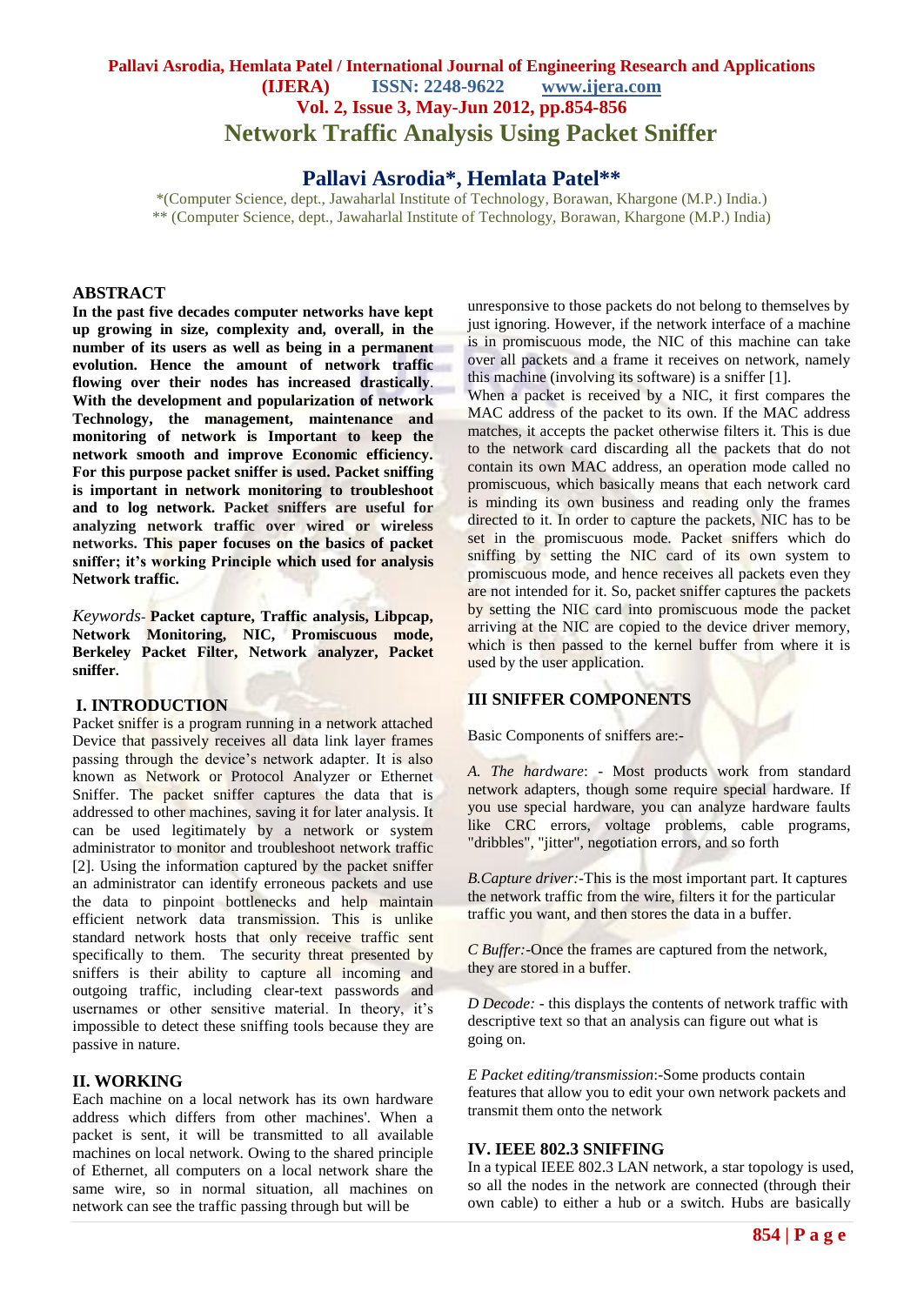## **Pallavi Asrodia, Hemlata Patel / International Journal of Engineering Research and Applications (IJERA) ISSN: 2248-9622 www.ijera.com Vol. 2, Issue 3, May-Jun 2012, pp.854-856**

repeaters: packets coming from a certain port are retransmitted over the rest of the ports. Switches instead, only send packets to the port where the destination host is connected, by previously identifying all the hosts connected to each port. Switched networks have Better performance than not switched networks. Switches may perform other actions over traffic, such as filtering based on different protocol fields (link, network, transport And application protocol fields, depending on the switch), That means that if a switched network is used, only packets flowing to or from the particular host running the sniffer or broadcast packets will be captured.





## **V. IEEE 802.11 SNIFFING**

IEEE 802.11 based networks share access medium, so it may be easier than IEEE 802.3 switched networks to capture packets, as having a network card being able to be set to promiscuous mode (actually monitor mode) is all the hardware required. Nevertheless, some considerations have to be kept in mind. When placing a sniffer in a wireless network, some packets or even all the packets sent by a certain host may be lost, due to environment conditions (shadowing) and the physical position of the sniffer host and the other hosts in the network (attenuation due to propagation). IEEE 802.11 networks made up by several access points may increase capturing problems, due to the

Larger coverage area (and therefore the higher reception antenna gain needed when using a unique sniffer host).

## **VI. NETWORK TRAFFIC ANALYSIS**

Network traffic analysis could be defined as: "the inference of information from observation of the network traffic data flow". Analysis in general, and hence network traffic analysis, can be categorized by time (or frequency) criteria and by the purpose of the analysis. Time based analysis categorization regarding time and frequency criteria, any network traffic analysis can be classified in one of the following three categories: real-time analysis, batched analysis and forensics analysis.

*A. Real-time analysis: -* It is performed over the data as it is obtained, or using small batches often called buffers to efficiently analyze data. The response time of this kind of analysis, understood as the time elapsed between a certain event occurs and is computed or detected, is low thanks

to the low delay obtaining data and the fact that real-time analysis are fully automated. Real-time analysis though, has usually high computational resources requirements.

*B. Batched analysis*: - Batched analysis performs analysis periodically, where the period is enough to accumulate data in so-called data batches. Depending on the batching policies, the response time and associated computational resources requirements may be higher or lower, but in general they offer a higher response time and lower computational resources requirements than real-time analysis (although they require larger storage size).

*C. Forensics analysis*: Forensics analysis are analysis performed when a particular event occurs (triggered analysis). A typical example of forensics analysis is the analysis performed when an intrusion is detected to a particular host. This kind of analysis require that data had been previously stored to be analyzed, and may also require of human intervention.

Network data inspection techniques obtain information of network data by inspecting network header fields of each packet, compute them and produce outputs or results. Packet in which packets are decoded and presented in a human readable way. Network analyzers like tcpdump, Wireshark are some examples of packet Decoding applications.

## **VII. TOOLS FOR TRAFFIC ANALYSIS**

There are various tools for traffic analysis

### *A .Wireshark*

Wireshark is a free and open-source packet analyzer. It is used for network troubleshooting, analysis, software and communications protocol development, and education. Originally named Ethereal, in May 2006 the project was renamed Wireshark due to trademark issues. Wireshark is cross-platform using pcap to capture packets; it runs on various Unix-like operating systems and on Microsoft Windows. Fig 2 shows the basic functionality of wireshark. [5]